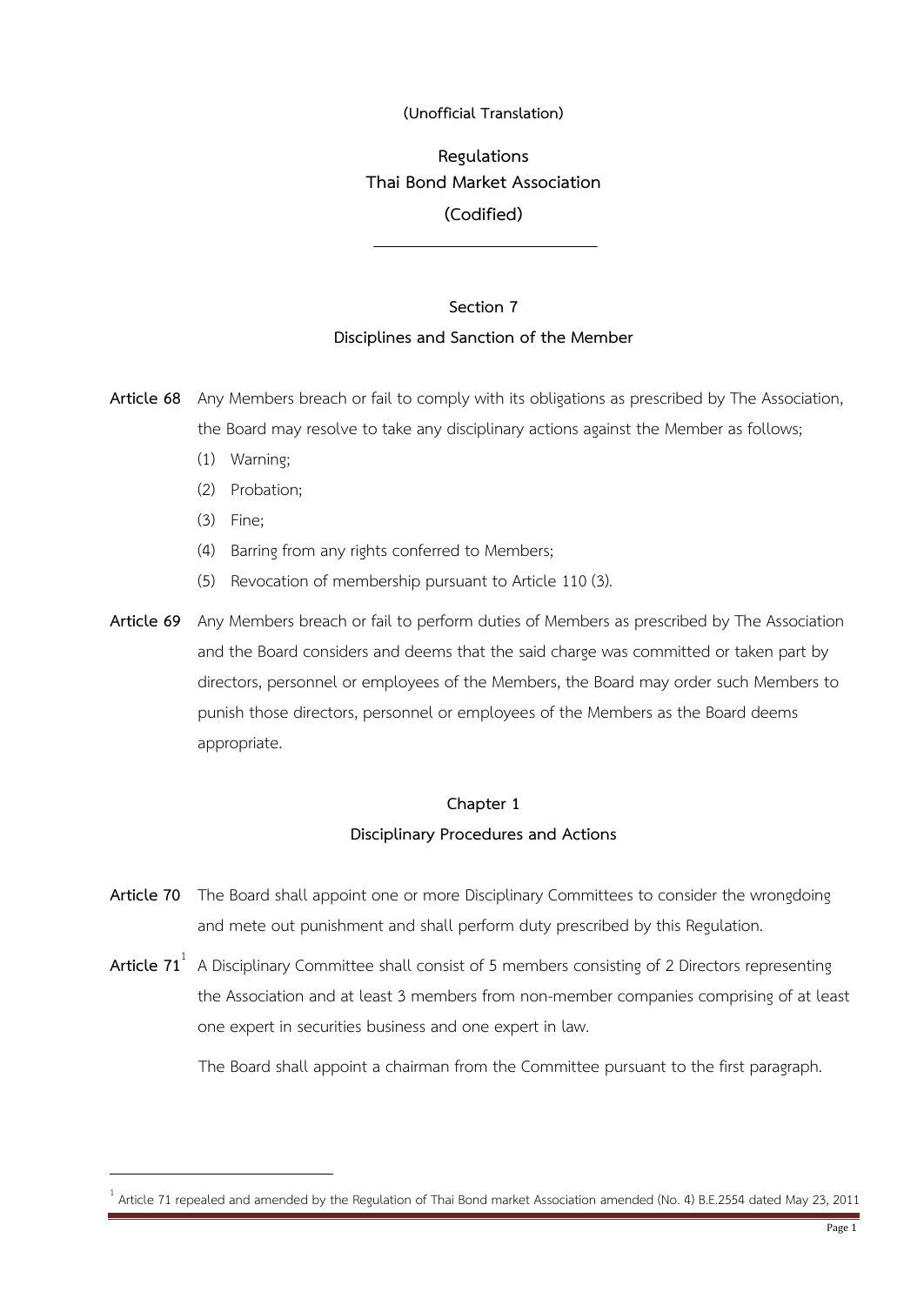The President shall appoint at least one employee of the Association to act as secretary of the Committee to gather relevant facts and evidences, examine and present his/her views, facts and relevant and applicable laws to the Disciplinary Committee as well as to perform other activities as needed to fulfill the duty prescribed by this Regulation.

**Article 72**<sup>2</sup> The Disciplinary Committee shall be in office for a term of 3 years.

When the Disciplinary Committee members retire from the office when their term of office expires, the Board shall appoint new Disciplinary Committee members. In the interim, the retiring Disciplinary Committee shall continue in office until such time as the new Committee members assume duty.

- **Article 73** Besides retirement from office when term expires, the Disciplinary Committee members shall retire from office upon:
	- (1) Death;

- (2) Resignation;
- (3) Final judgment of receiving order;
- (4) Being an incompetent person or quasi-incompetent person;
- (5) Having been punished with imprisonment by a final judgment except a punishment for an offence committed with negligence or for a petty offence;
- (6) Removal by the resolution of the Board;
- (7) Lack of the qualifications under Article 71

In the event that the Committee member vacates his office before the expiration of his term, the Board may appoint other person to replace the vacating Committee member to serve the remaining term.

**Article 74** For the meeting quorum and resolution of the Disciplinary Committee, Article 32, 33 and 34 shall apply *mutatis mutandis*. Additionally, if any Disciplinary Committee member has dissenting opinion, such opinion shall be written with supporting reasons in the meeting minutes. Such Disciplinary Committee member may also present his dissenting opinion in writing.

 $^2$  Article 72 repealed and amended by the Regulation of Thai Bond market Association amended (No. 3) B.E.2553 dated May 10, 2010 and the Regulation of Thai Bond market Association amended (No. 5) B.E.2555 dated April 24, 2012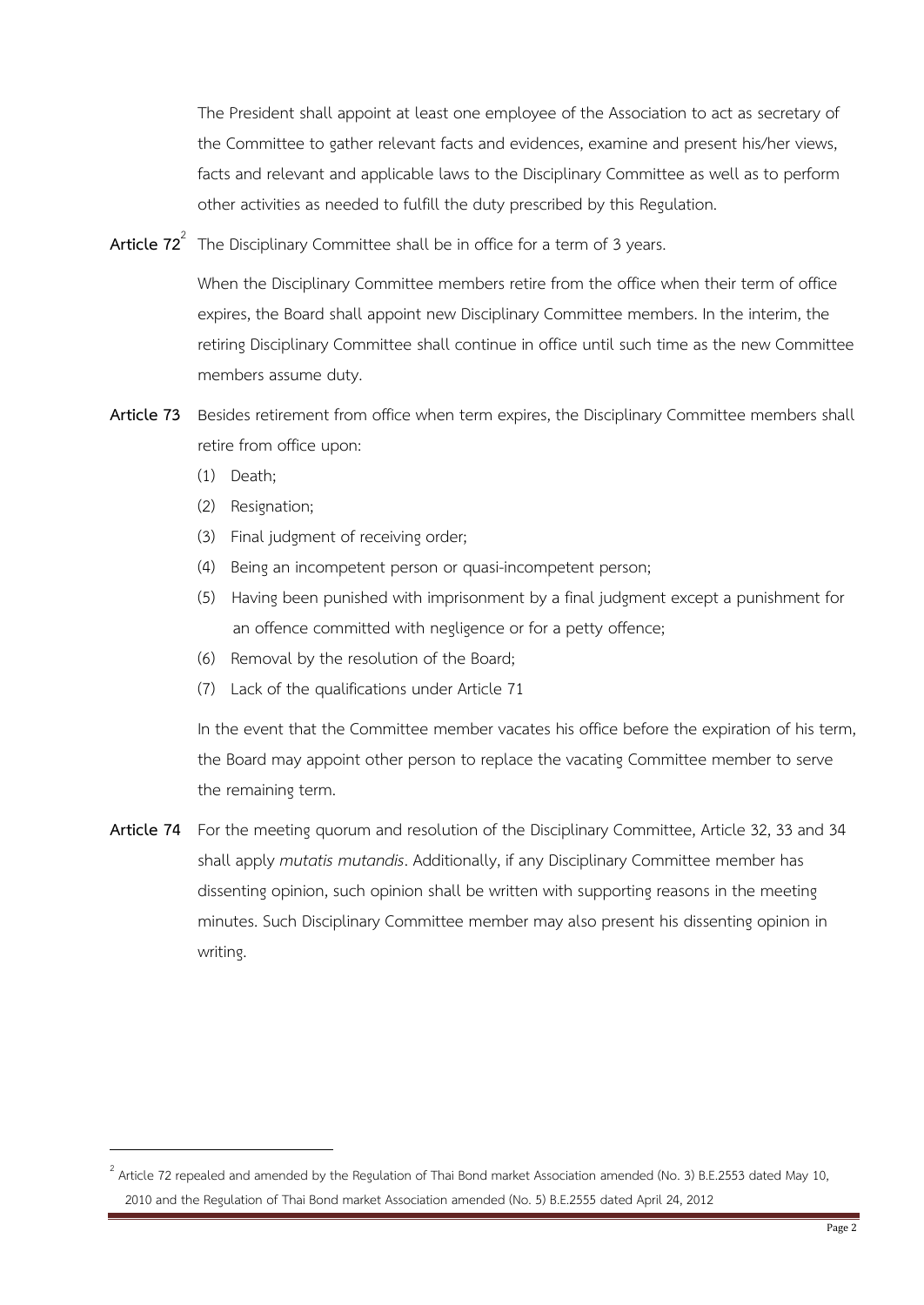- **Article 75**<sup>3</sup> The Disciplinary Committee shall have the power to consider the charge and mete out punishment to the Members and bond traders who committed or took part in the breach of rules and regulations of the Association except for the following:
	- (1) Revocation of the membership;
	- (2) Other cases as prescribed by the Board
- **Article 76** Should it appear that the said charge or doubt leads to believe that Previsions of the Association were breached, the President shall consider the relevant facts and information
	- (1) If the President deems that there is reasonable reason ground to believe the charge, shall gather and collect the facts, relevant evidence and prepare his opinion with supporting reasons and the relevant and applicable laws presented to the Disciplinary Committee and shall notify the charge to the accused in writing.
	- (2) If the President deems that it is groundless, the President shall order to stop the consideration and shall report to the Disciplinary Committee. If the Disciplinary Committee does not agree with the decision, it may order to continue the consideration in accordance with (1).

If it appears that the case under consideration is beyond the jurisdiction of the Disciplinary Committee in accordance with Article 75 (1) or (2), The Disciplinary Committee shall render opinion and forward the case to Appeal Committee within 15 days for consideration and proceeding according to Article 97.

**Article 77**<sup>4</sup> Letter of notification shall compose the following:

- (1) Name and address of the accused;
- (2) The description of disputed accused actions as well as circumstances in connection therewith;
- (3) Identify and refer to the applicable rules and regulations of the Association to be breached;
- (4) Period to clear up the charge shall not exceed sixty (60) days from the date of receiving letter of notification.
- **Article 78** To proceed according to the provision of this Regulation, the accused may act on his own motion or delegate his right to other persons to do on his behalf.

<sup>&</sup>lt;sup>3</sup> Article 75 repealed and amended by the Regulation of Thai Bond market Association amended (No. 4) B.E.2554 dated May 23, 2011 <sup>4</sup> Article 77 (4) repealed and amended by the Regulation of Thai Bond market Association amended (No. 4) B.E.2554 dated May 23, 2011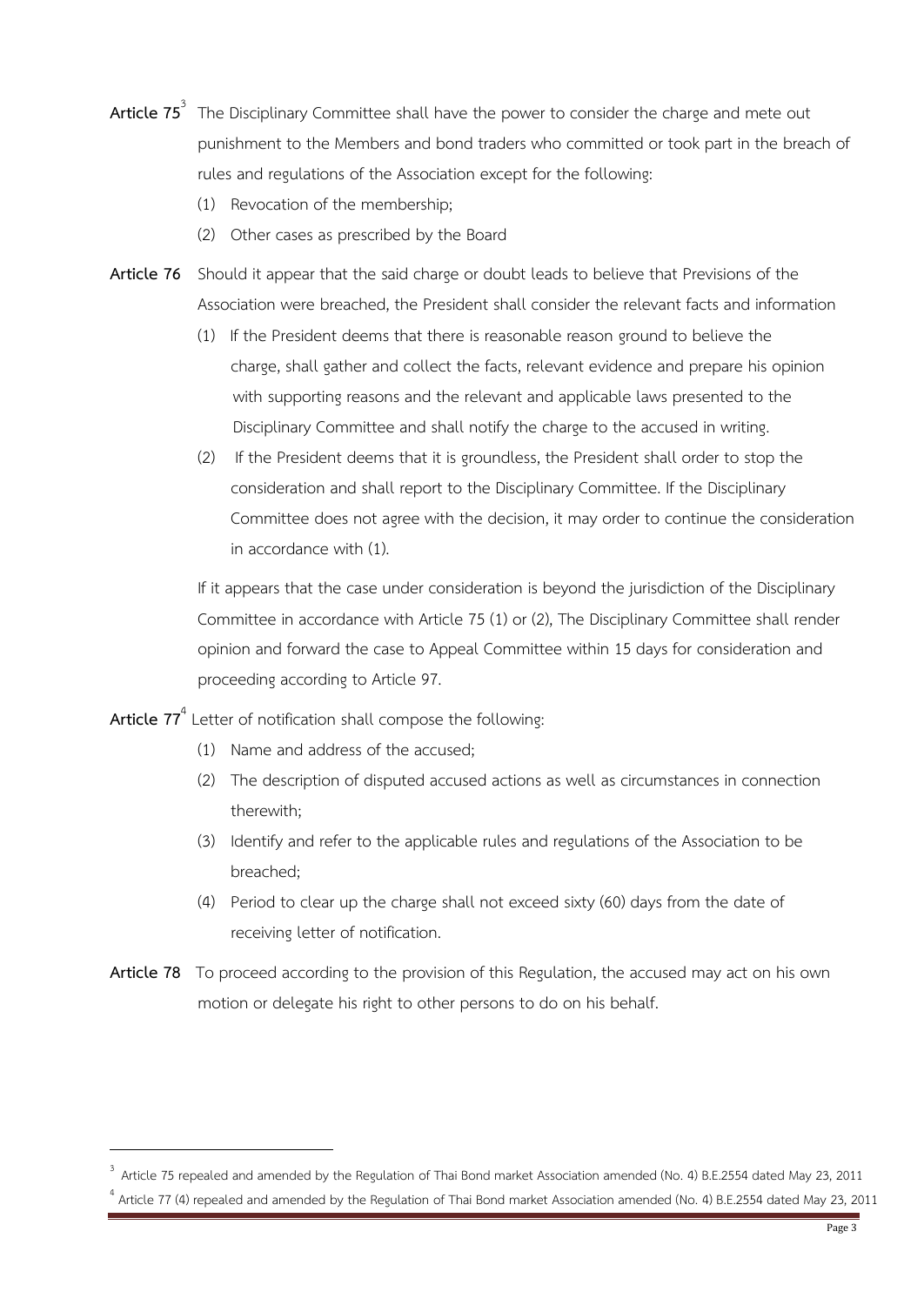**Article 79** Proceedings shall be expediently carried out and completed. However, the accused shall be given full opportunity to clear the accusation and present his side of supporting witnesses and documents as evidence in support of his contentions.

> The clarification and explanations, according to the first paragraph, shall be made in writing except that the Disciplinary Committee may permit the accused to answer therefore orally before the Disciplinary Committee.

To clarify and answer orally according to the second paragraph, the secretary shall record the proceedings and shall be signed by the accused as written evidence.

- **Article 80** The accused at his discretion, may or may not make and answer to the Disciplinary Committee. The secretary shall then report to the Disciplinary Committee after such period set forth in Article 77 lapsed in order to set the date to begin the proceeding. The Disciplinary Committee is authorized to proceed the consideration of the charge and render decision in the absence of such answer.
- **Article 81** The Disciplinary Committee shall conclude the proceedings within 90 days after the first day of the proceeding.

During the proceed the Disciplinary Committee may summon in writing the accused to appear before the Disciplinary Committee for questioning, or may order the accused to submit to the same additional documents within a specified period.

Time as set forth in the first paragraph, shall not start counting until the Disciplinary Committee who rendered the decision or order in accordance with the second paragraph, has received additional documents, evidence or explanation in full and complete.

- **Article 82** To specify the time set forth in this section the Disciplinary Committee shall be empowered to grant a reasonable time extension to the accused, if it is deemed appropriate after obtaining the approval of the Board.
- **Article 83** After the Disciplinary Committee has meted out the punishment, the President shall notify the accused in writing, the Board and the SEC of the decision in a timely basis. The notification, at the minimum, shall include:
	- (1) Date of the order of punishment;
	- (2) Name and address of the accused;
	- (3) Causes and facts of the accusation;
	- (4) Contents and reasons of the order;
	- (5) Effect of the order.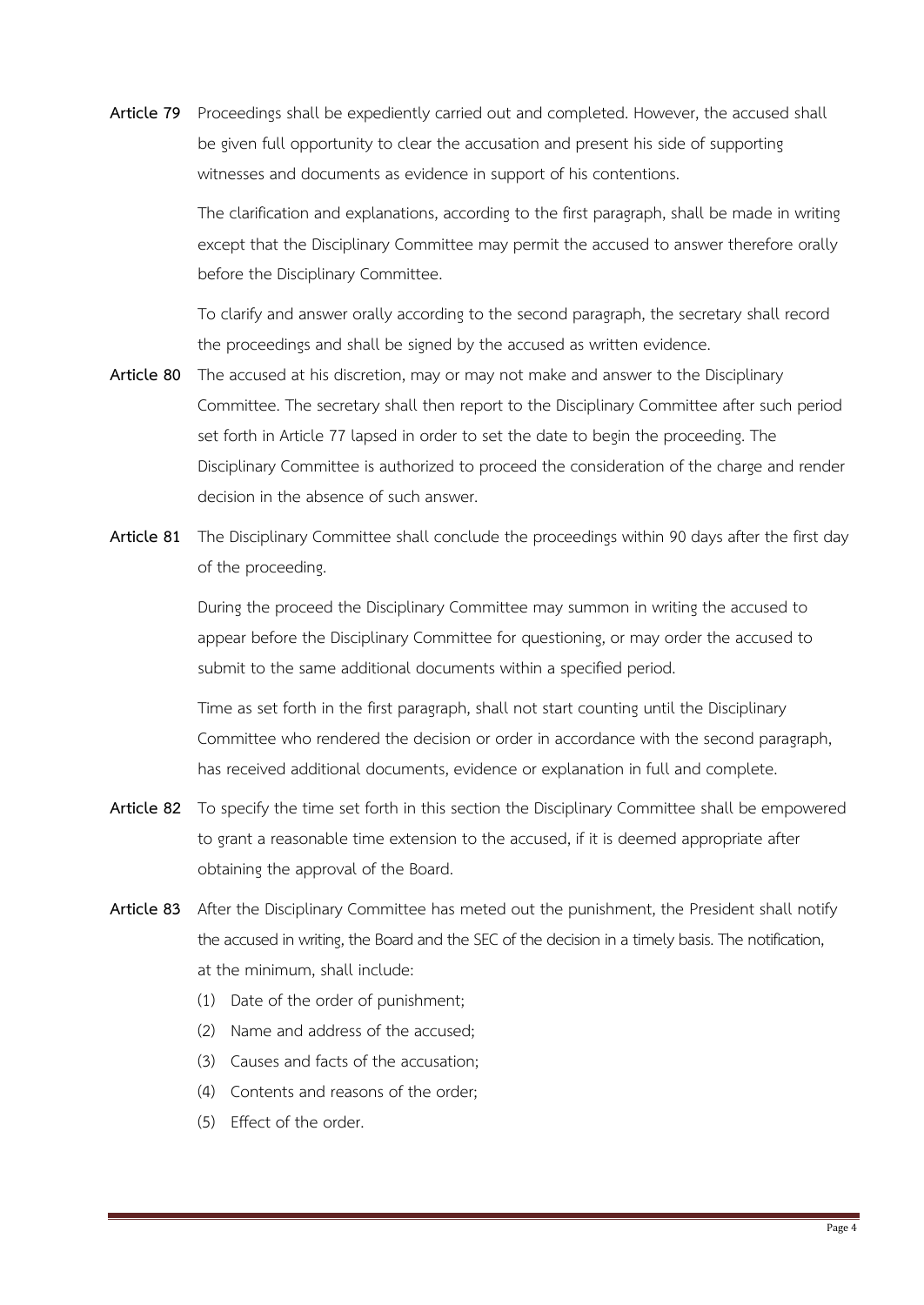### **Chapter 2**

### **Appeal Procedures and Decision**

**Article 84** The Board shall appoint an Appeal Committee of 5 persons consisting of one Director and at least 3 qualified professionals who shall not be representatives from the Member companies. The qualified professionals shall each be law, finance, accounting and securities business expert.

> The Appeal Committee set forth in the first paragraph shall be approved by the Office of the SEC.

**Article 85**<sup>5</sup> The Appeal Committee shall be in office for a term of three years and may be re-elected, but they may hold their office for not more than two terms consecutively.

> In case of the Appeal Committee retires from office when the term of office expires, the Board shall appoint a new Appeal Committee. In the period of the Appeal Committee shall not be appointed, the retiring Appeal Committee shall continually do any acts in office until such times as the new Appeal Committee takes office. In addition, newly appointed the Appeal Committee must be approved by the SEC.

- **Article 86** Besides retirement from office when the term expires the Appeal Committee member shall retire from office upon:
	- (1) Death;

- (2) Resignation;
- (3) Final judgment of receiving order;
- (4) Being an incompetent person or quasi-incompetent person;
- (5) Having been punished with imprisonment by a final judgment except a punishment for an offence committed with negligence or for a petty offence;
- (6) Removal by the resolution of the Board

In case of the Appeal Committee retires from office before the term of office expires, the Board may appoint others to be the Appeal Committee and the appointed person shall hold office for the remaining term of the Appeal Committee which his replacement. In addition, newly appointed the Appeal Committee must be approved by the SEC.

<sup>&</sup>lt;sup>5</sup> Article 85 repealed and amended by the Regulation of Thai Bond market Association amended (No. 3) B.E.2553 dated May 10, 2010 and the Regulation of Thai Bond market Association amended (No. 9) B.E.2563 dated April 23, 2020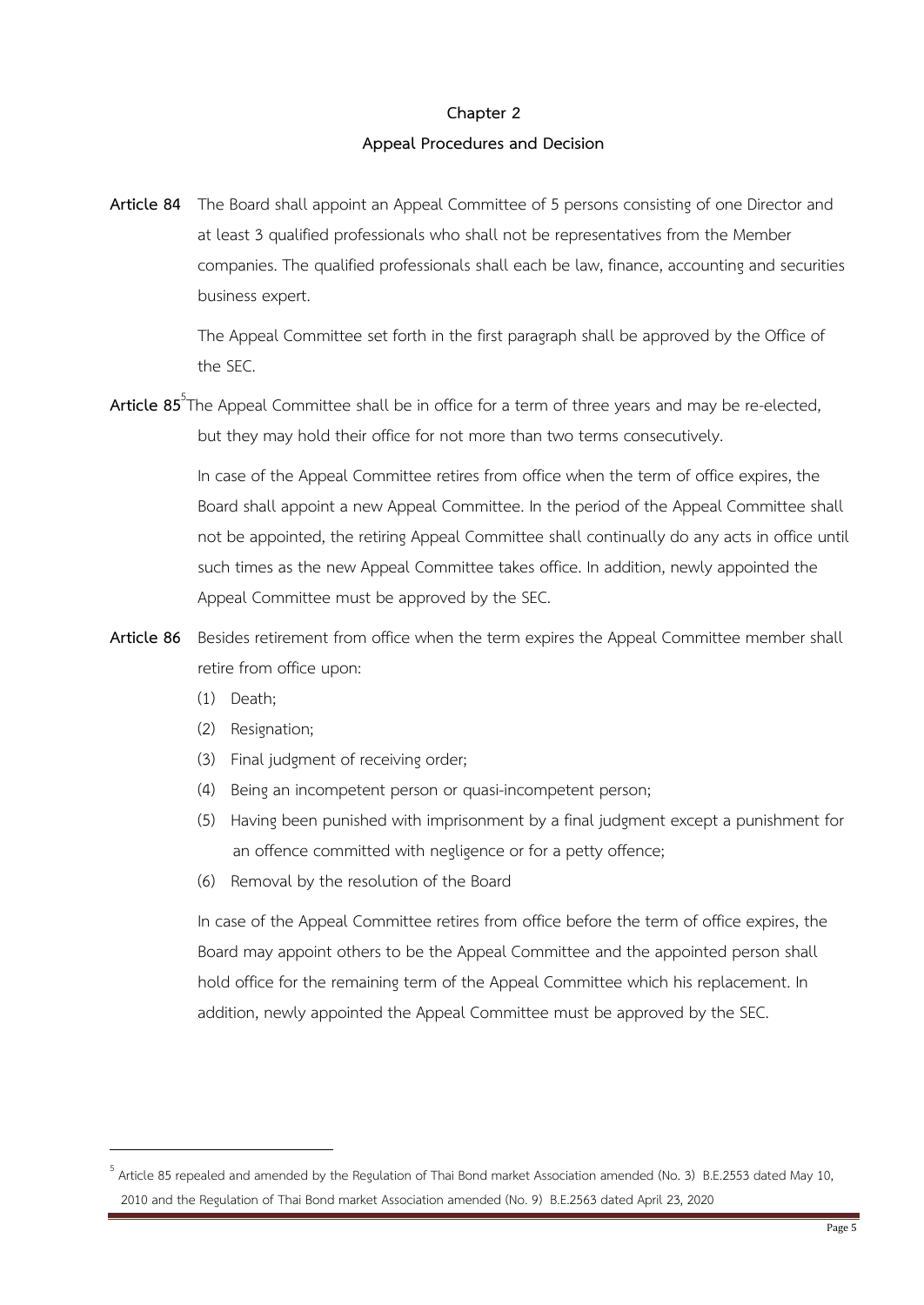- **Article 87** The meetings, quorums, and resolutions of the Appeal Committee must be more than one-half of the number of all Appeal Committees excluding committees who have any conflicts of interests and each committee shall have one vote. The committees who have any conflicts of interests in the matters considered shall not participate to consider in such matters.
- **Article 88**<sup>6</sup> The punished Members and affecting persons may file a petition to appeal with the Appeal Committee by themselves or delegate, in writing, other persons to do same on their behalves.
- **Article 89** The appellants shall file their petition of appeal to the Appeal Committee within 15 days from the date of having received the order of punishment.

Petitions to appeal shall be in writing signed by the appellants or their legal representatives as the case may be, with the statement of decision on the order of punishment that cause the petition of appeal, including facts relevant and applicable laws and reasons of contention of dissent orders.

The appellants shall attach any relevant documents and evidence submitted as supporting contentions as the appellants deem beneficial to the defense of the proceedings.

- **Article 90** The President shall appoint at least one employee of the Association to act as secretary of the Appeal Committee to gather relevant acts and evidences, review the case and documents and present his views and supporting facts and relevant and applicable laws as well as any work done to comply with the provision of this chapter to the Appeal Committee.
- **Article 91** To file a petition of appeal pursuant to Article 89, the petition shall be filed at the Association. The Association upon receipt of the petition shall issue the receipt of the appeal petition. The receipt shall at least include the date of the filing and name of the appellant. The secretary shall send a written notification in respect of the appeal to the Office of the SEC.
- **Article 92** Upon the receipt of the petition of appeal, the secretary shall consider and do the following:
	- (1) In case that the petition of appeal was filed after the lapsed period set forth in the provision in Article 89 the secretary of Appeal Committee shall dispose of the case and report the decision to the Appeal Committee, and shall notify in writing in respect of the disposal of the petition to the appellant;

 $^6$  Article 88 repealed and amended by the Regulation of Thai Bond market Association amended (No. 5) B.E.2555 dated April 24, 2012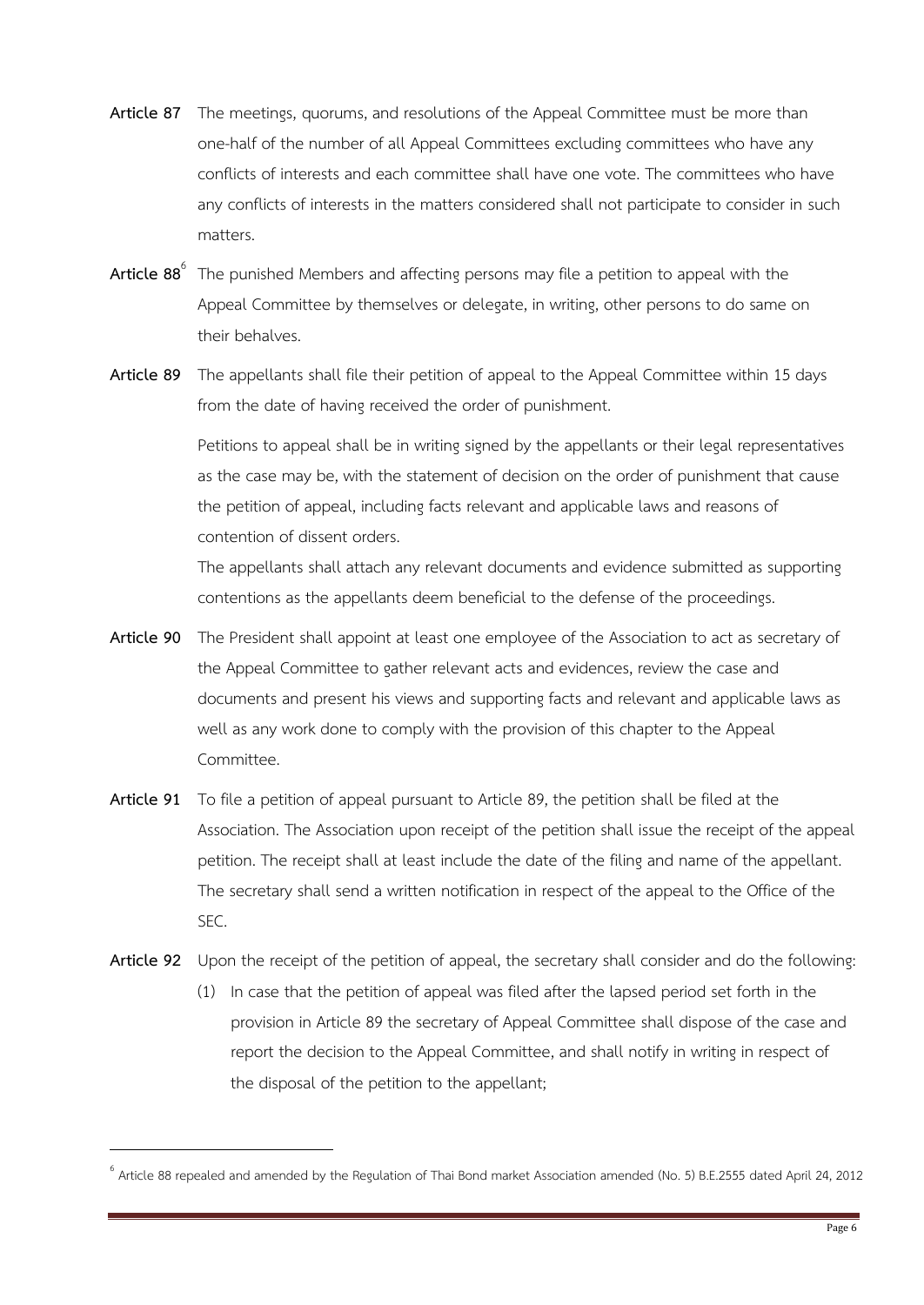- (2) In case that the secretary deems that the petition is not correctly filed or filed with incomplete requirement as set forth with the provision of the rules and regulation prescribed by the Association, the secretary shall notify in writing to the appellant of such error or deficiency, and specifying time limit to correct the error or make good the deficiency and re-file the petition of appeal. In case that the appellant fails to correct the error and file the correct petition of appeal within the specified period, the provision in (1) shall apply. In case that the appellant corrects the error and file the complete petition of appeal within the specified period, it shall be considered that the appellant has complied with the provision of Article 89.
- (3) In case that the secretary deems that the petition of appeal is correct and complete, the secretary shall render his opinions with supporting reasons and relevant and applicable laws to present to the Appeal Committee in a timely basis.
- **Article 93** The Appeal Committee shall complete the appeal proceedings within 30 days from the date of the proceeding commenced. In the event that the proceedings cannot be concluded within the specified time, the Appeal Committee may extend the time not to exceed another 30 days. The Association shall thereby notify the appellant in writing of the extension prior to the time of proceeding expires.

During the proceedings of appeal, the Appeal Committee may summon the appellant in writing to answer the questioning or to provide additional documents or evidence or to clarify matter regarding appeal within the specified time.

Clarification pursuant to the second paragraph shall be done in writing, except that the Appeal Committee may permit to answer the questions orally before the Appeal Committee.

In case of oral clarification, pursuant to second paragraph the secretary shall record such clarification and shall be signed by the Appellant to be used as evidence.

The time between the Board issues the order pursuant to the second paragraph and the time the Appeal Committee has received the additional documents, evidence or clarification in full and complete shall not be counted as time elapses in accordance with the first paragraph.

When the Appeal Committee has concluded the consideration, the Secretary shall prepare the report recording the opinions and recommendation of punishment with supporting reasons of the Appeal Committee to present to the Board to reach the decision pursuant to Article 94.